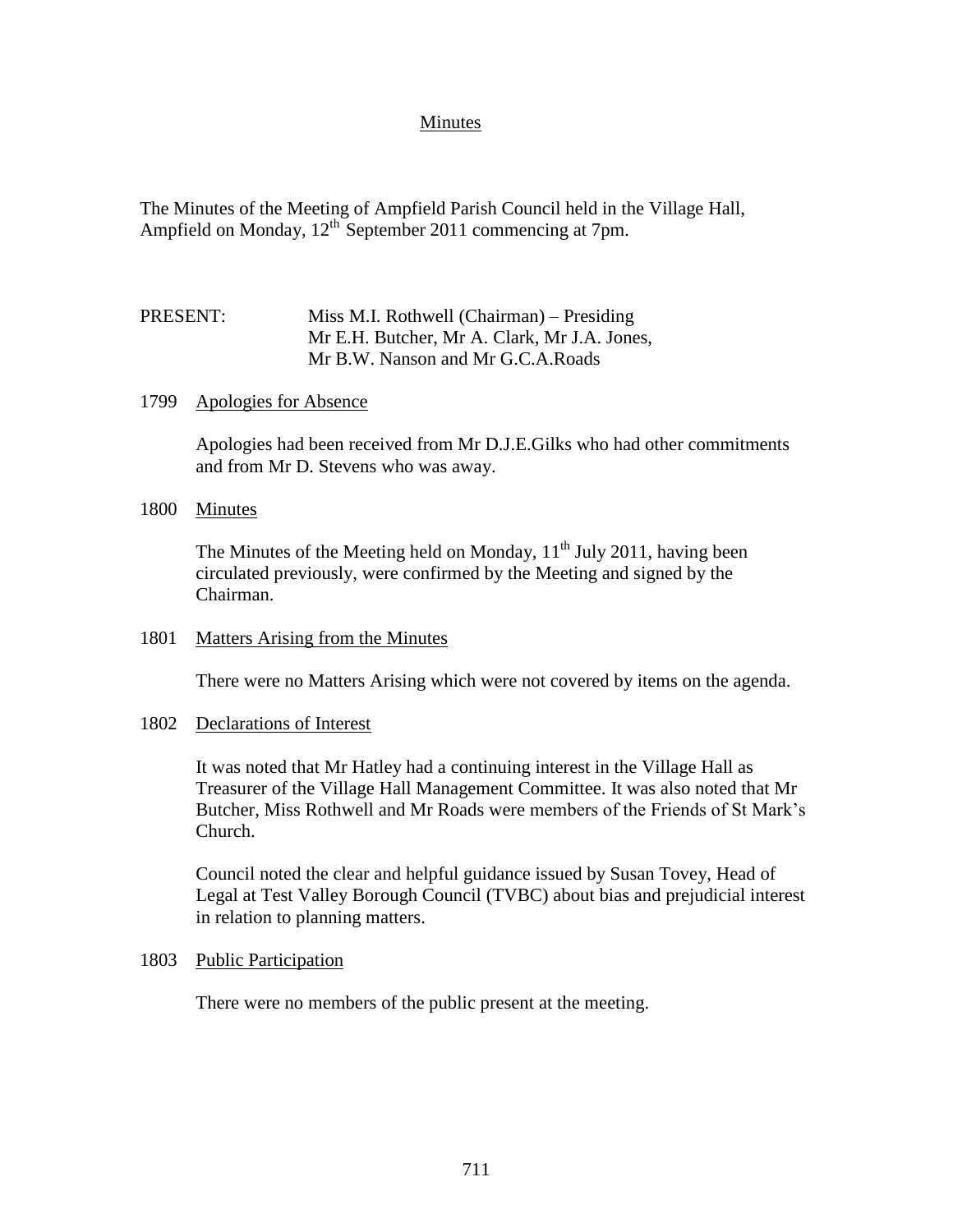### 1804 Possible Development at Morleys Lane

A leaflet showing the results of questionnaires completed at the public consultations held on 24<sup>th</sup> & 25<sup>th</sup> June and on 2nd July 2011 had been distributed to all households by the Pegasus Planning Group. The data from the questionnaires, and other information about the possible development, could be seen on the Pegasus website accessed through Ampfield's website at [www.ampfield.org.uk.](http://www.ampfield.org.uk/) A further consultation event had been arranged for  $24<sup>th</sup>$ September 2011 when Parishioners would be able to see and comment on the latest proposals. An invitation from Pegasus for Council to attend a preconsultation meeting on  $22<sup>nd</sup>$  September 2011 had been declined as, being so close to the public exhibition itself, it was thought to serve no useful purpose.

Thirteen Parishioners had circulated a housing sustainability survey to all households for completion. An additional survey had also been issued to residents within Ampfield's conservation area. Council had neither been consulted over the surveys nor had any input to their contents. At the request of the Parishioners concerned for help in publicising their surveys, a note would be put on Ampfield's homepage advising of the origin and nature of the surveys and of where queries and completed surveys should be directed.

Ampfield Parish Council had offered to hold a public meeting about the possible development. As this had been conditional on the attendance of the developer or their representatives, who had declined the offer, it was agreed that there was no point in holding a meeting until a formal planning application had been submitted.

## 1805 Ampfield Recreation Ground

#### 1805.1 Maintenance

The contractor had applied loam, sand & grass seed to help repair the damage to the drainage channels caused by rabbits. A further 2 tonnes of loam had been acquired so that the cricketers could fill up holes before matches in order to make the ground playable. As the cricket season was drawing to a close the task of repairing the surface would now fall to members of the football club. Arrangements were being made with Gosport Farm to deal with the rabbit population. Monies from developer funds to cover Council's expenditure in relation to the drainage project were still not available. TVBC was in the process of enforcing the condition.

TVBC had flayed the weeds around the perimeters again and would include those areas in the general cutting programme to keep the weeds down. It was decided not to take any action to remove the plantain that had encroached on large parts of the ground as it would mean the treated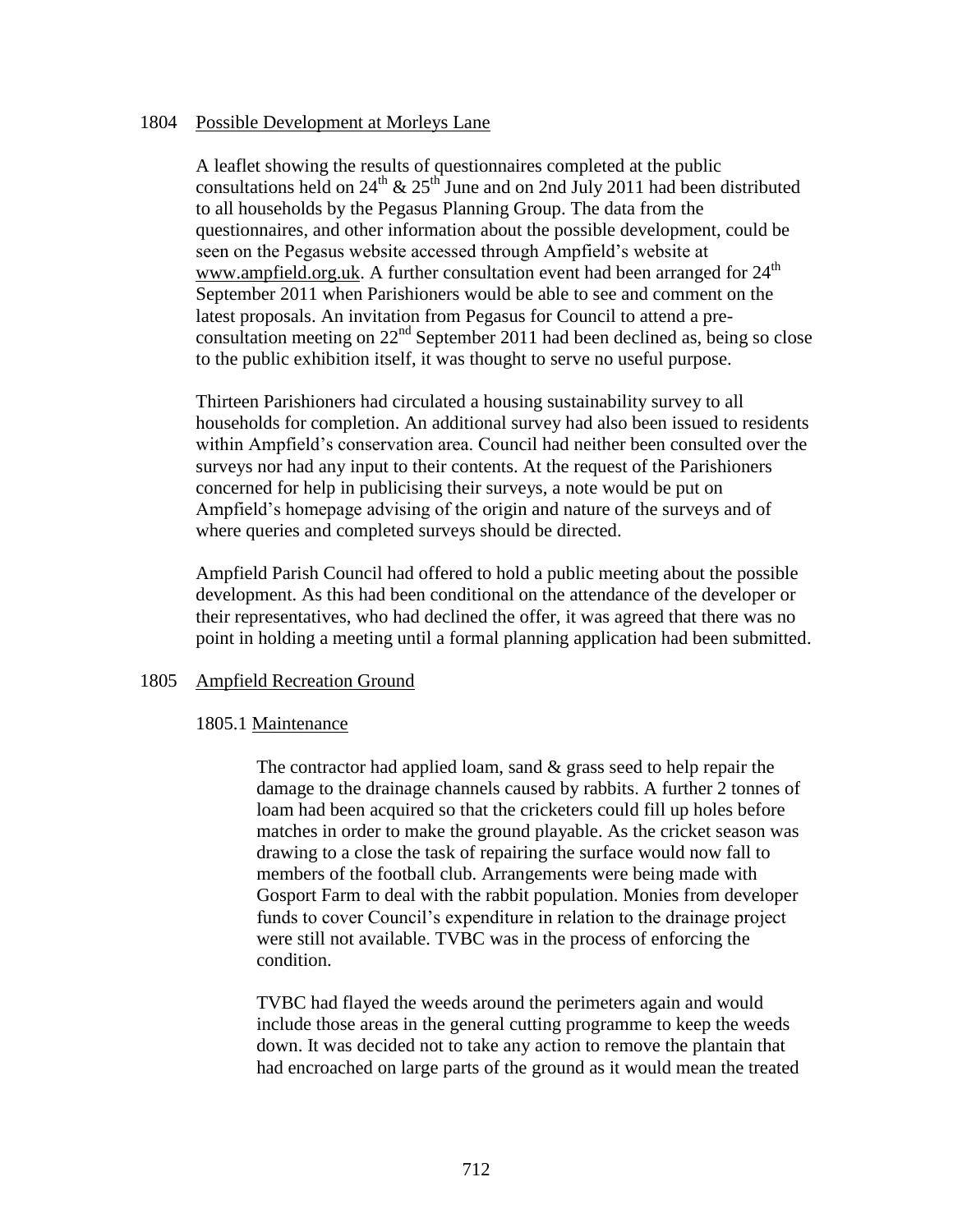areas would be bare. It was noted that hedges along the A3090 had now been cut.

#### 1805.2 Football

The movement of the goal sockets, in line with reduction of the football pitch, had caused some problems. The sockets themselves had been badly damaged in digging them up and placing them in new positions. TVBC had arranged for new sockets to be manufactured locally at a cost of approx. £100 which was significantly less than the cost of replacements from the original supplier**.** It was agreed that this was the best solution in re-siting the goal posts. It was noted that the bill for the work carried out by TVBC would be larger than the original estimate due to the increased work involved. It was agreed that Mr Nanson would write to Roger Tetstall, the Chief Executive at TVBC, advising him of how flexible and helpful the Ground Maintenance team had been.

The football letting agreement, which had been revised for the new season, had been circulated prior to the meeting. No increase in fees had been proposed in recognition of the limited facilities and poor condition of the ground. After inclusion of some minor amendments the content of the agreement was agreed. Mr Nanson would take this forward with the football club. A request to use the pitch for home games had been received from another local team. In view of the on-going problems with the condition of the pitch and the limited changing facilities, it was agreed that all such requests would be declined for the time being.

#### 1805.3 Improvements to pavilion base

Unfortunately the condition of the AstroTurf, which had been offered free via TVBC, was poor in that it had been full of sand and would have been expensive to transport. The offer had been declined. A detailed proposal for improvements around the concrete base area, which would be included in the invitation to tender, had been circulated prior to the meeting for comments. The tender invitation would be issued shortly to 3 local firms.

#### 1805.4 Risk assessment

A draft risk assessment for the Recreation Ground had been circulated. Comments were invited by e-mail. It was agreed that the document would be finalised by Mr Nanson and Miss Rothwell. The possible risk present with cricket balls had been researched. Advice had been taken from various sources including TVBC, the Hampshire Association of Local Councils (HALC) and the Local Council Advisory Service (LCAS). TVBC, who had many cricket pitches in built-up areas, treated the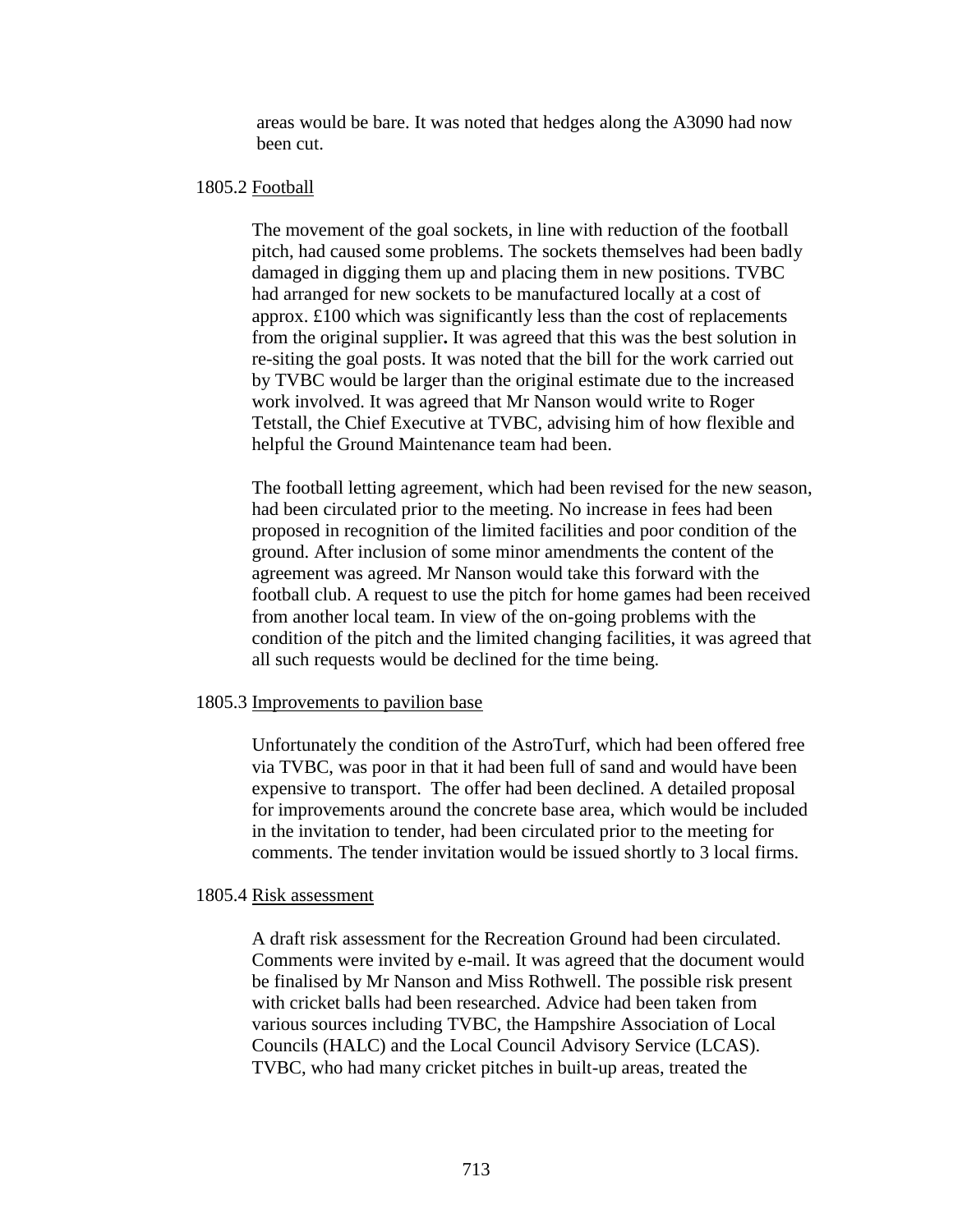possible damage from cricket balls as low risk and as something to be simply noted.

# 1805.5 Sponsorship

Council noted that HugoFox.com, who featured on the Ampfield website, had concluded a 3-year sponsorship deal with Ampfield Crusaders Cricket Club. It was agreed that a banner advertising the company could be flown by the pavilion on match days.

# 1805.6 Playground equipment

Invitations to tender had been issued to 3 companies to supply and fit a new piece of equipment in the playground. Council considered the responses and agreed that the contract should be awarded to Playground Services. A capital grant for the full amount would be sought from TVBC but if this was not available the remainder would be made up with monies from S106 developer funds.

# 1806 Chapel Wood

# 1806.1 Friends of Chapel Wood

The annual meeting had been held on  $6<sup>th</sup>$  September 2011 at which working programmes had been discussed and agreed. It was also agreed that, in order to help ensure those working in the woodland did so safely, volunteers would be asked to read and note the risk assessment, to be confident in the handling and use of tools and to provide contact details in case of accidents.

# 1806.2 Work in the Woodland

Mr Roads had been in discussion with representatives of the Small Grants Scheme at Hampshire County Council who had provided help and guidance in making a bid for a grant towards new sign posts in the woodland. The application had to be submitted by the end of September; it was agreed that Mr Roads and the Clerk would complete and submit the application forms.

The leaning Beech tree had been felled by C Hoare Tree Services and no longer presented any safety threat. A large branch from an Oak tree had come off and fallen onto Chapel Hill. Mr Roads expressed his gratitude to Mr Whitbread of Knapp Lane who had helped clear the branch from the road and make it safe for motorists. The emergency services had responded quickly and dealt with the damaged electricity cable. The gate into the woodland at Chapel Hill was in need of repair. It was agreed that the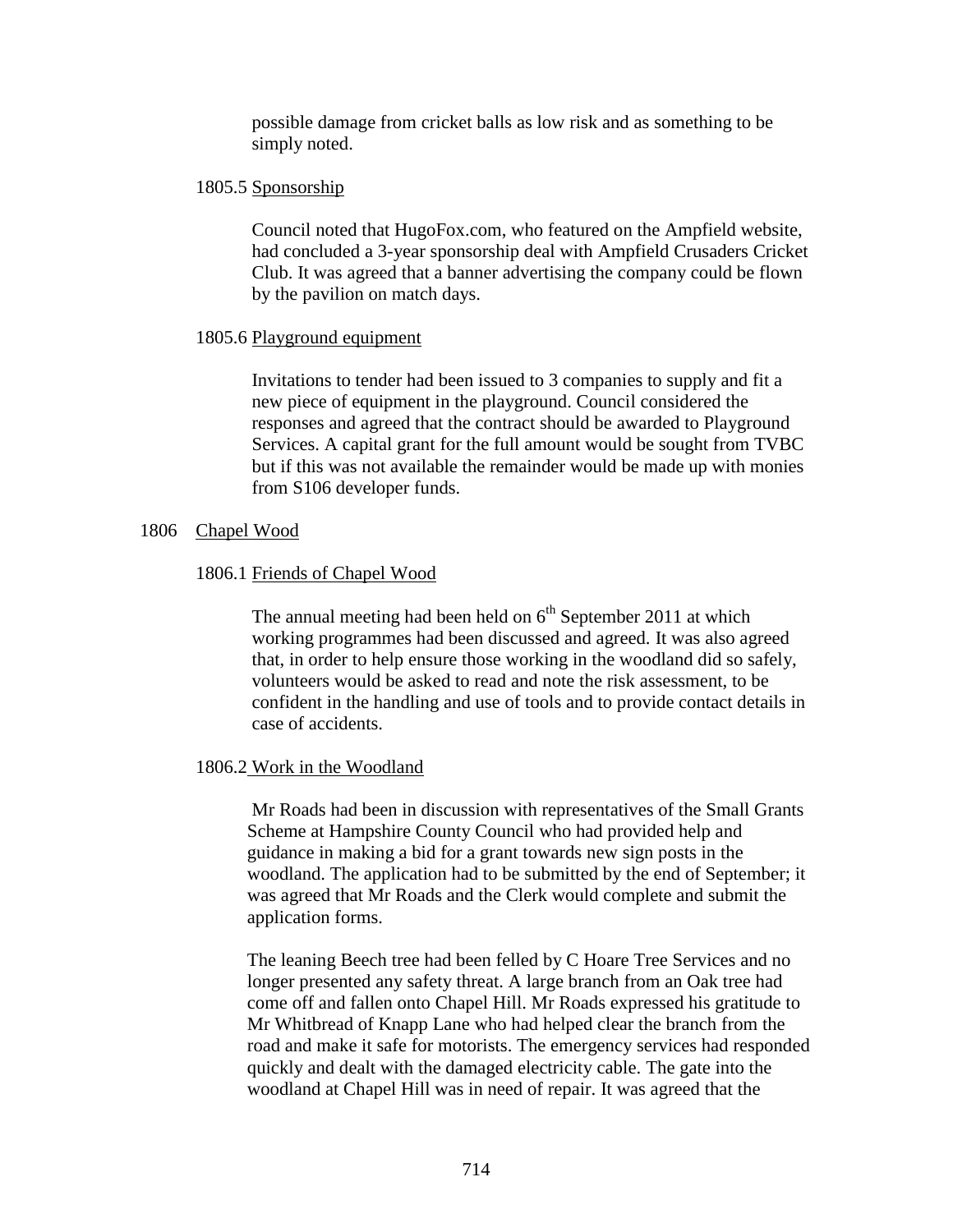necessary materials would be bought and the repair carried out at the next working party. It was noted that the budget of £250 for woodland maintenance was being exceeded by necessary, but unforeseen, works to trees. It was agreed that the accounts should be noted to that effect and explanations given. It was agreed that the risk assessment for the woodland, which had been reviewed and circulated by Mr Roads before the meeting, be endorsed.

## 1806.3 Burial Ground

Three quotes would be sought for the supply of the box plants needed to complete the rest of the cruciform hedge. It was intended to plant them on the second Saturday in November and install the protective wire fence on the following Monday. It had been some time since the contractor who had installed the protective fence for the yew hedge had given an estimate to complete the job. The Clerk would ask them to confirm their price; it was agreed that, if necessary, a maximum increase of 5% would be acceptable. S106 developer funds had been sought to help with the costs of the yew hedge and frame. This had been declined by TVBC as such funds could not be used where a burial ground was still in use; this was not regarded as open space for public use. It was agreed that Mr Roads would order some new trees for the woodland and some plants for the war memorial.

## 1806.4 Other matters

A draft risk assessment and working plan had been drawn up by the Parochial Church Council to hold the annual Church fete in the grounds of St Mark's Church and in the glade in Chapel Wood. Mr Roads would consider the risk assessment carefully and report back to Council. It was noted that there was a lot to do to make the area ready for the fete and that work would need to start on the plan by February 2012.

Discussions had been held with the Forestry Commission to designate the route through their woods from the Burial Ground to a position near the Potters Heron Hotel, as a permissive footpath. It had long been used by walkers as a natural pathway and, as a result, the wire fence on the Burial Ground boundary was frequently damaged. It was agreed that Mr Roads and the Clerk would draft a letter to the Forestry Commission who would deal with the landowner. It was noted that the Forestry Commission would also seek to open the end of the path at Outwood Lodge, Jermyns Lane which had been blocked for some time.

## 1807 Assets including bus shelters and speed limit reminder sign

Plans for a bus shelter in Baddesley Road were well in hand. The existing bus stop had to be moved about 30 feet to accommodate the shelter which was expected to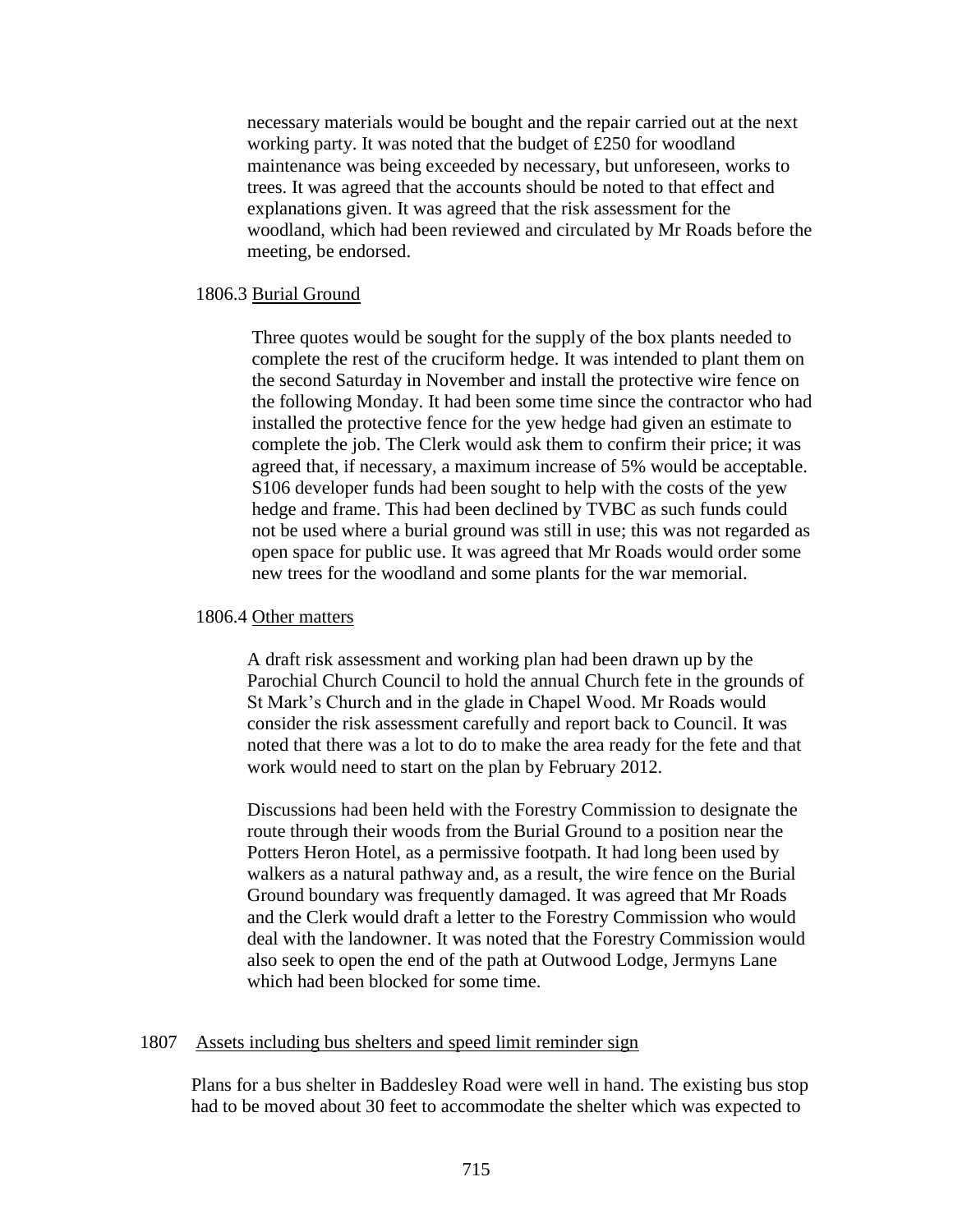be of metal construction in keeping with others in neighbouring areas. The ceiling in the brick shelter at Green Pond Lane had been replaced and the shelter was now in a good state of repair. The speed limit sign had been repaired following an incident on Jermyns Lane and would be back in position by the following week. The Clerk would seek to confirm with the insurance brokers that the incident would not affect premiums or cover in any way.

## 1808 Financial Matters

## 1808.1 Ground Maintenance Contract for 2011-2012

A revised contract from TVBC for the current financial year had been received and circulated. The mowing of the playground had been included on an "as required" basis. The contract represented a 3.89% increase over the previous year. As Council remained pleased with the service and support supplied by TVBC, renewal of the contract was agreed. The Clerk would take this forward.

## 1808.2 Accounts for payment

With the exception of the cheque for £44.99 which was proposed for payment by Mr Jones and seconded by Mr Roads, all items were proposed by Mr Nanson and seconded by Mr Jones as follows:

| Cheques to be signed at the meeting:                    | $f$ (inc VAT) |
|---------------------------------------------------------|---------------|
| TVBC ground maintenance contract $-$ £1671.29}          | 2061.29       |
| TVBC spring fertilization of recreation ground-£390.00} |               |
| TVBC management fees for the Speed Sign                 | 750.00        |
| Office Expenses-10July-10 September 2011                | 56.70         |
| G A Hounsome-work on ceiling of brick shelter           | 320.00        |
| Cllr B Nanson-grass seed for Rec Grnd                   | 44.99         |
| C Hoare Tree Services-fallen Oak branch                 | 324.00        |
| D Matthews-September salary                             | 536.12        |
| <b>HMRC</b> September payments                          | 159.12        |
| D Matthews-October salary                               | 536.32        |
| <b>HMRC</b> October payments                            | 158.92        |
|                                                         | 4947.46       |
| Payments made between meetings                          |               |
| C Hoare Tree Services- fallen Beech                     | 288.00        |
| PJ & CM Froud-soil & seed to repair rabbit damage       | 660.00        |
| Audit Commission- annual return audit                   | 372.00        |
|                                                         | 1320.00       |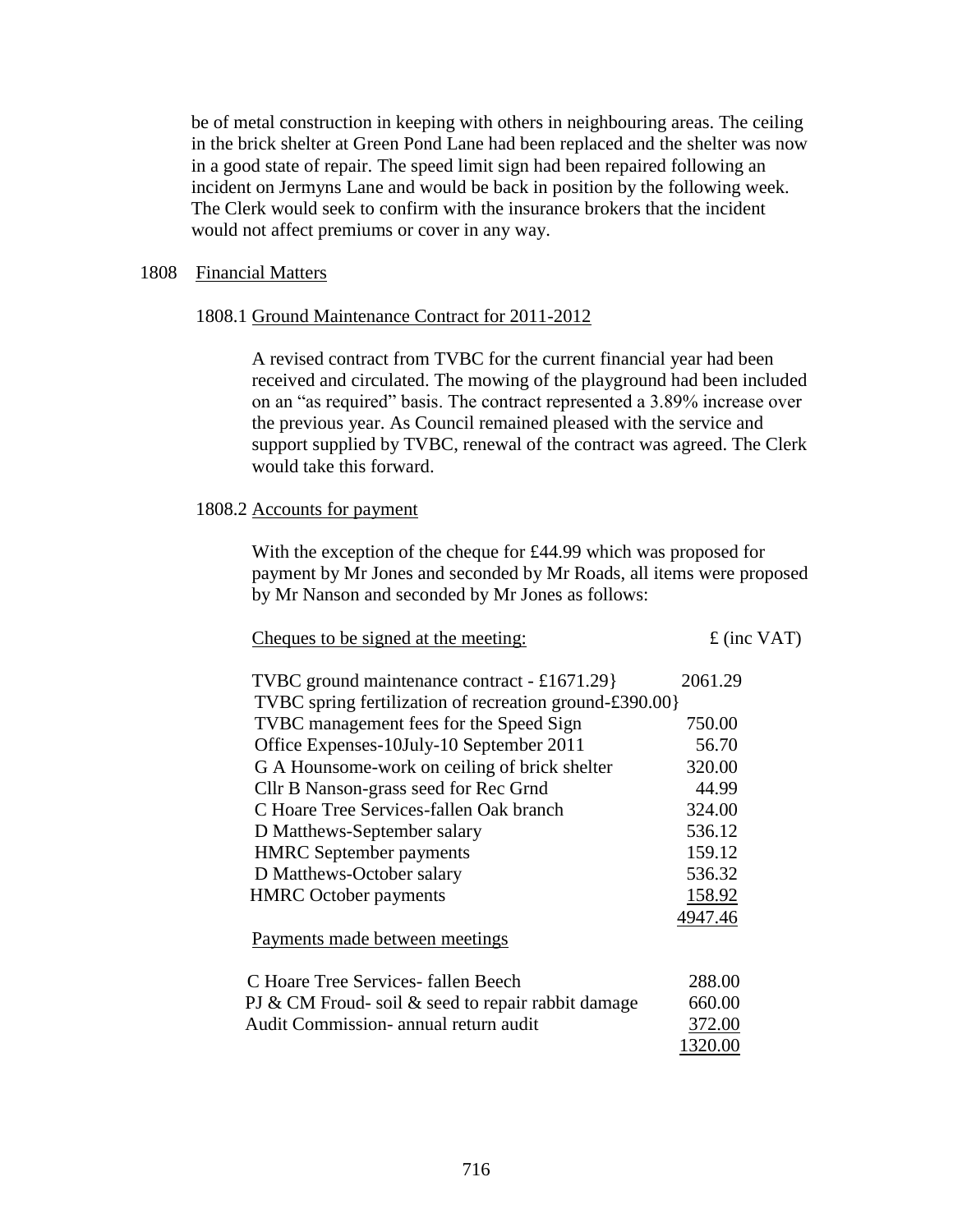## 1808.3 Income and anticipated expenditure

Disregarding budgeted transfers to reserves, expenditure to August 2011 was approximately 20% of budget. This would increase substantially in September when the bi-annual loan repayments for the Recreation and Burial Grounds would be paid and when payment of large bills including ground maintenance, speed sign management and tree works went through the books. Income for the period had been boosted by the receipt of the  $2<sup>nd</sup>$ instalment of the Precept and by refund of VAT. Council accepted Braishfield's kind offer to pay 50% of the £85 bill received for repair to the speed limit sign.

### 1808.4 Annual Return

The Audit Commission had returned the Annual Return for 2010-2011; as expected the error in recording the amount of outstanding loans had been noted. Sections of the Annual Return had been displayed on Parish notice boards for 14 days and would be removed shortly. There had been no requests to view the annual accounts.

### 1808.5 Insurance changes

It was noted that Aviva, Council's insurers, had made some structural changes to their organisation. These would not affect Council's insurance policy.

#### 1808.6 Risk assessment

Mr Nanson had prepared and circulated a risk assessment for finance and administration systems and processes. It was agreed that Councillors would send any comments to Mr Nanson after which it would be accepted and issued.

## 1809 Correspondence and Communications

A list of items received on paper and electronically is at Annex A.

## 1809.1 Tree planting schemes

Council had received a number of invitations to join schemes to plant more trees in communities. Most of these were channelled through commercial suppliers and some were linked to the Queen's Diamond Jubilee celebrations. It was agreed that Ampfield Parish was very fortunate in the number of trees and woodland areas it enjoyed and that there was no demand for additional tree planting.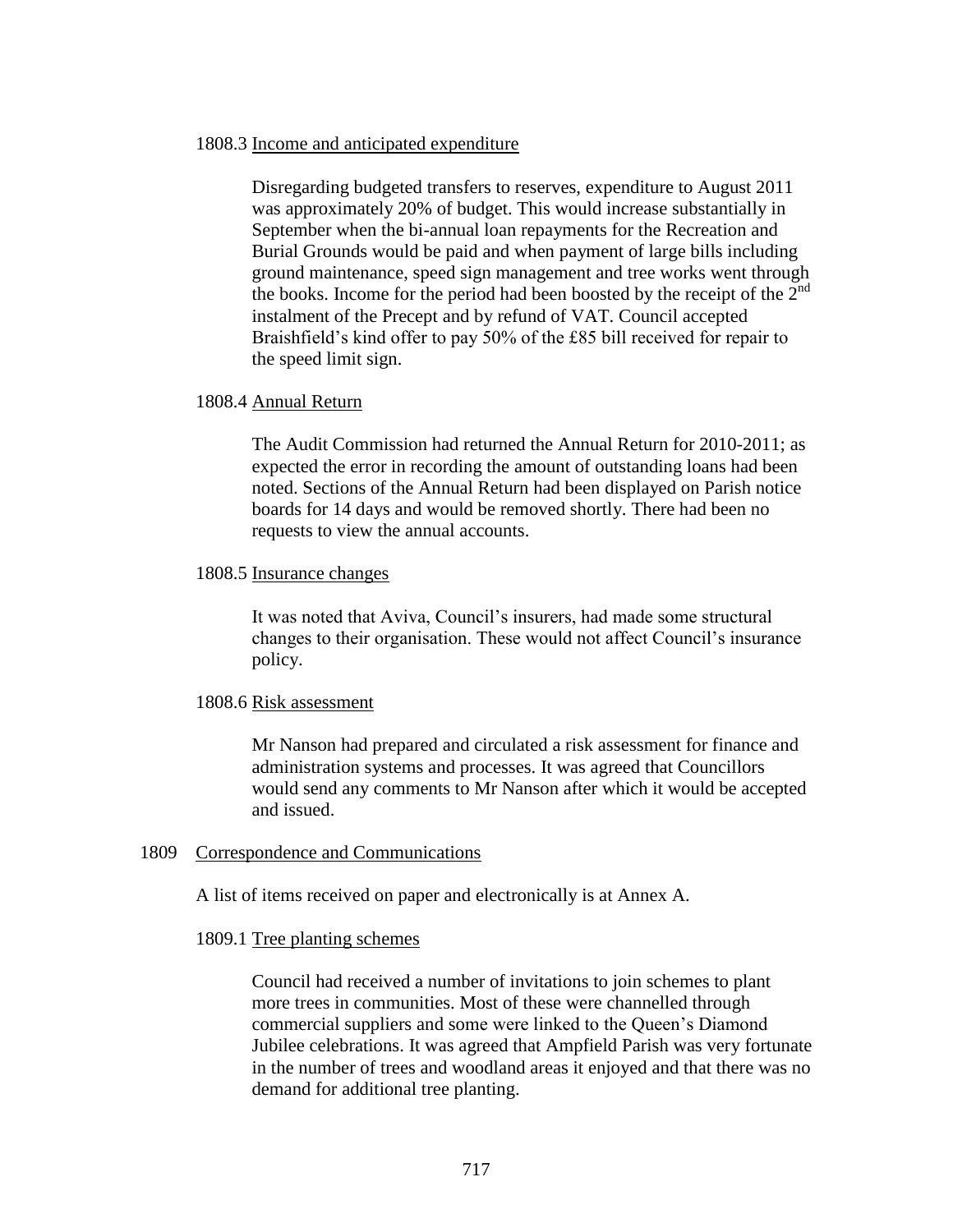## 1809.2 Code of Conduct changes

The National Association of Local Councils (NALC) had issued a legal briefing about the future of standards of conduct of members of local authorities. Changes to the standards would be part of the Localism Bill. NALC continued to lobby for uniform, mandatory codes, rights of appeal and independent standards committees.

## 1810 Reports from Committees and Portfolio Holders

## 1810.1 Planning Committee

The following applications had been commented on after discussion on:

 $1<sup>st</sup>$  August 2011

| 11/01541/TPOS<br>11/01539/TPOS<br>11/01566/FULLS<br>11/01573/TPOS<br>10/02055/REES | 350 Hursley Road<br>Tall Chimneys, 10 Baddesley Road<br>2 Bramble Cottages, Green Lane<br>Lakewood Straight Mile<br>Land at Abbotswood |
|------------------------------------------------------------------------------------|----------------------------------------------------------------------------------------------------------------------------------------|
| 11/01682/TPOS                                                                      | Woodhatch, 46 Baddesley Road                                                                                                           |
| 11/01646/EXTS<br>16 August 2011                                                    | Oakwood House, Winchester Road                                                                                                         |
| 11/01648/LBWS                                                                      | Oakwood House, Winchester Rd                                                                                                           |
| 11/01763/CLPS                                                                      | 32 Baddesley Road                                                                                                                      |
| 30 August 2011                                                                     |                                                                                                                                        |
| 11/01791/FULLS                                                                     | Yellow Dot (Ampfield) Ltd, Deer<br>Park Court                                                                                          |
| 11/01516/FULLS                                                                     | South Holmes, Ampfield Hill                                                                                                            |

Mr Clark reported that 2 planning applications had been received recently: one for tree works in Hursley Road and one for a new dwelling to the rear of the Potters Heron Hotel. Return dates on the applications meant it would be difficult to accommodate them both at the same meeting. It was agreed, therefore, that the tree works would be returned to TVBC with "no comment" giving time for full publicity to the application for a new dwelling. Letters would be sent to residents in Potters Heron Close advising them of the date of the next planning meeting.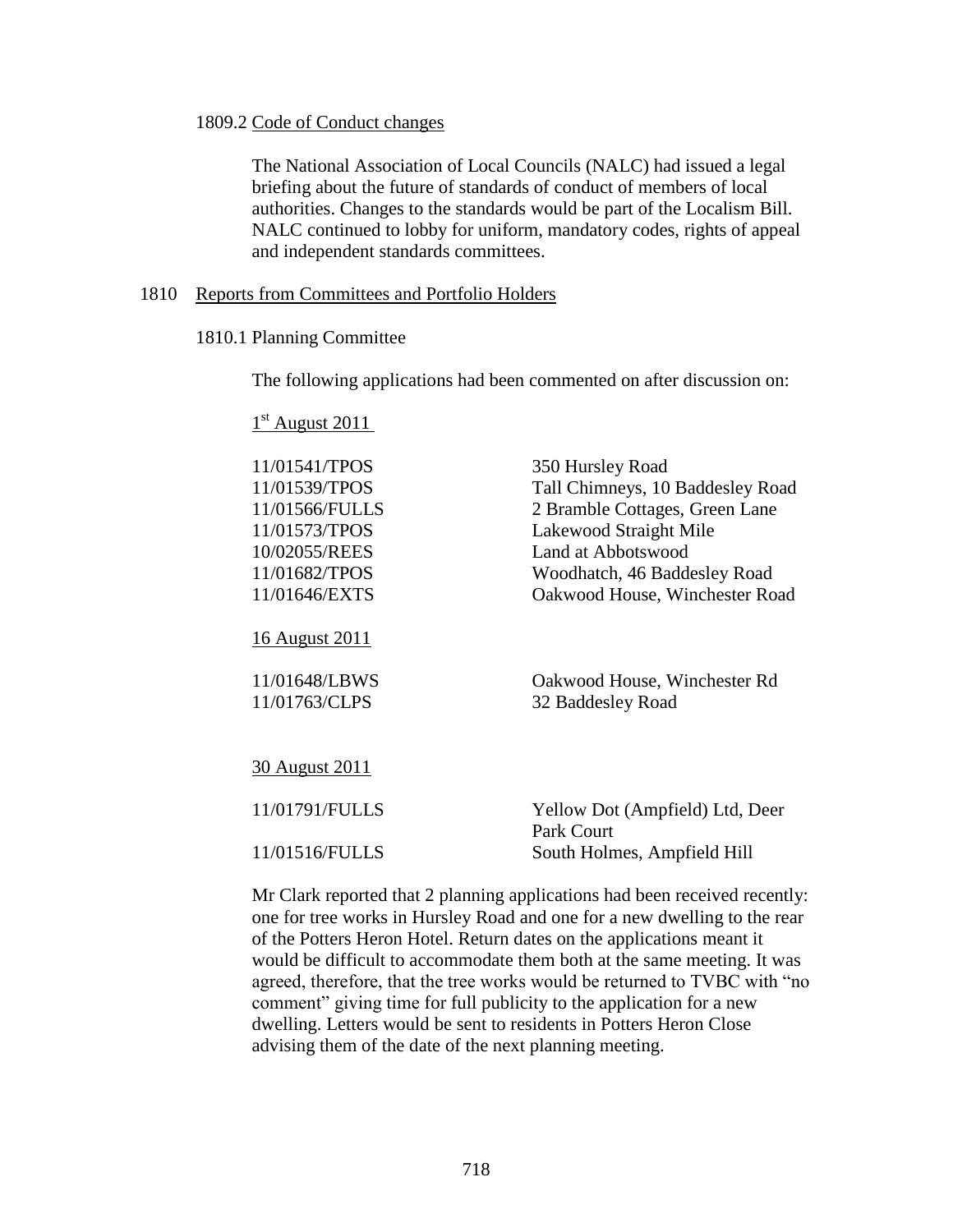## 1810.2 Public Transport & Highway Liaison (PT&HL)

Mr Clark would attend the next Passenger Transport Forum to be held on  $27<sup>th</sup>$  September 2011. The exchanges with Stuart Jarvis of Hampshire County Council, about the review of speed limits on the A3090 and other major roads, had been disappointing. The review had been completed and, despite earlier assurances that local councils would be consulted, there had been no opportunity to input to the process. Mr Clark would pursue this at a later date.

## 1810.3 Safer Neighbourhood-Local Action Group

In Mr Stevens' absence Miss Rothwell reported that the local guidance on dealing with travellers had been updated and issued to all Councillors. The guidance had been changed to include Mr Stevens' contact details in case of an incident.

## 1810.4 Website

Mr Jones reported that the problem with "drop-down" boxes on the homepage had now been resolved. Training in updating the website with Mr Nanson and the Clerk was in progress.

## 1810.5 Finance Committee

Hampshire Association of Local Councils Footpath Warden Test Valley Association of Parish Councils (TVAPC) Tree Wardens/Environment School Governor Village Hall Liaison

Nothing new to report.

## 1811 Highway Matters

## 1811.1 Condition of road surface in Green Lane and Chapel Hill

Most of the work in Green Lane had now been completed and the Parish Council had been commended for their efforts. The large pot-hole in Chapel Hill had still not been attended to; Mr Clark would pursue this with Highways.

## 1811.2 Other matters

Mr Clark would complete the customer survey issued by Amey, the Highways contractor, on behalf of Council. Concern was expressed about